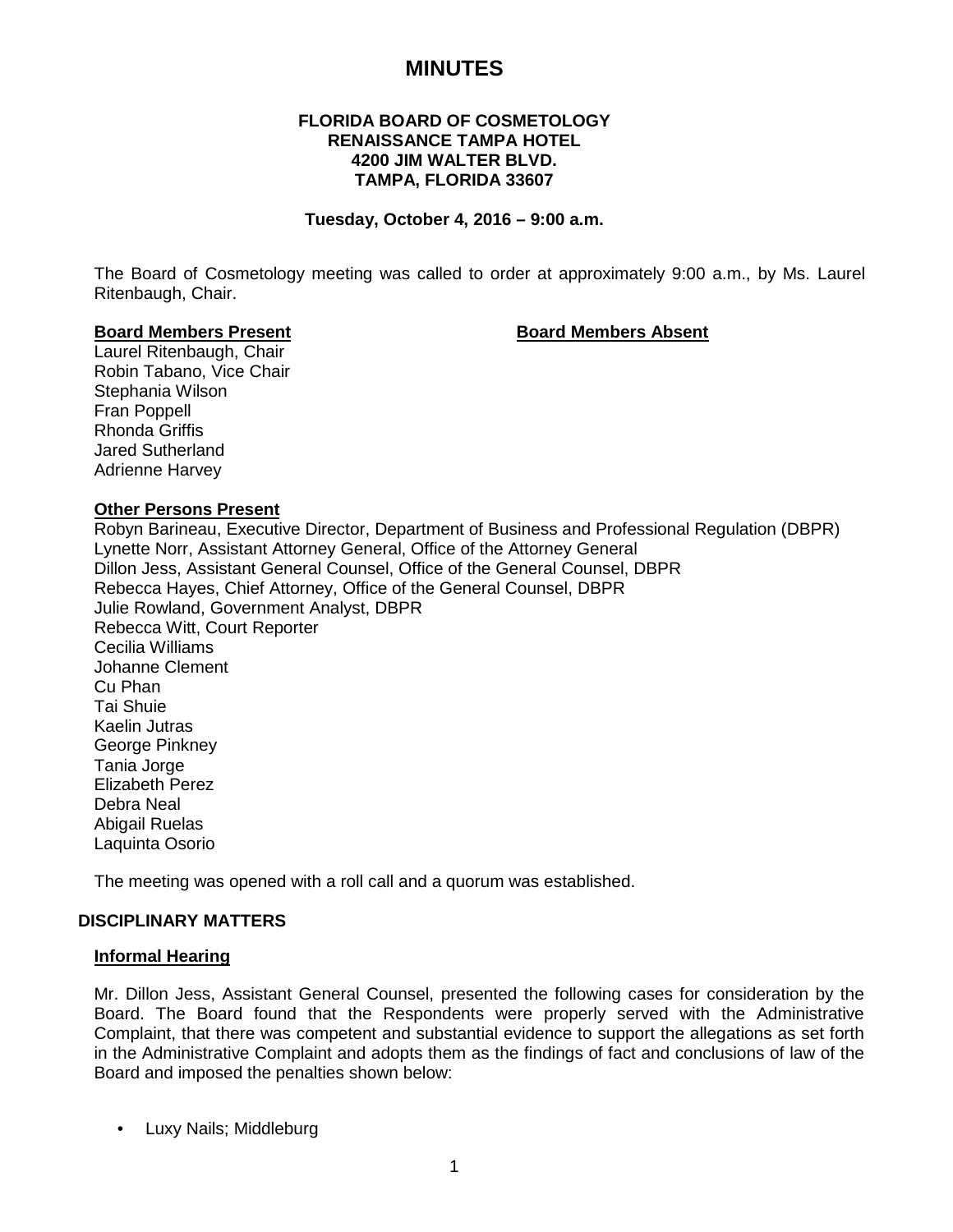Case No. 2016015846 \$500 fine and \$120.54 costs to be paid within six months

- Thuy T. Tran; Palm Beach Gardens Case No. 2015051371 \$1,000 fine and \$264.80 costs to be paid within six months
- Sawgrass Nails; Ponte Vedra Beach Case No. 2016009109 \$500 fine and \$136.83 costs to be paid within six months
- Phuong Nam Luu; Mobile, AL Case No. 2015044725 Mr. Jess requested that the case be pulled from the agenda

## **Motion for Waiver of Rights and Final Order**

Mr. Jess presented the following cases for consideration by the Board. The Board found that the Respondents were properly served with the Administrative Complaint, the Respondents failed to respond within 21 days thereby waiving their right to elect a hearing in this matter, that the Board accept the allegations as stated in the Administrative Complaint and adopt them as the findings of fact and conclusions of law of the Board and imposed the penalties shown below:

- Cenophat Smith; Delray Beach Case No. 2015022371 \$500 fine and \$121.78 costs to be paid within six months
- Samantha Dubin; Deerfield Beach Case No. 2014010191 \$500 fine and \$268.88 costs to be paid within six months
- Carmen Mota; Miami Case No. 2015050358 \$500 fine and \$36.23 costs to be paid within six months
- Cu Phan; Plant City Case No. 2015031216 \$500 fine and \$98.52 costs to be paid within six months
- Top 10 Nails and Hung Van Pham; Orange Park Case Nos. 2016005391 & 2016007997 \$500 fine and \$276.58 costs to be paid within six months
- Xclusive Salon; Ft. Lauderdale Case No. 2015051794 \$700 fine and \$109.79 costs to be paid within six months
- U S Nails; Palm Beach Gardens Case No. 2015049634 \$500 fine and \$150.45 costs to be paid within six months Revocation of license CE9962252
- Nails Bar, Duong Nguyen, and Trien Pham; Palm Beach Gardens Case Nos. 2015052172, 2015053304, & 2015053541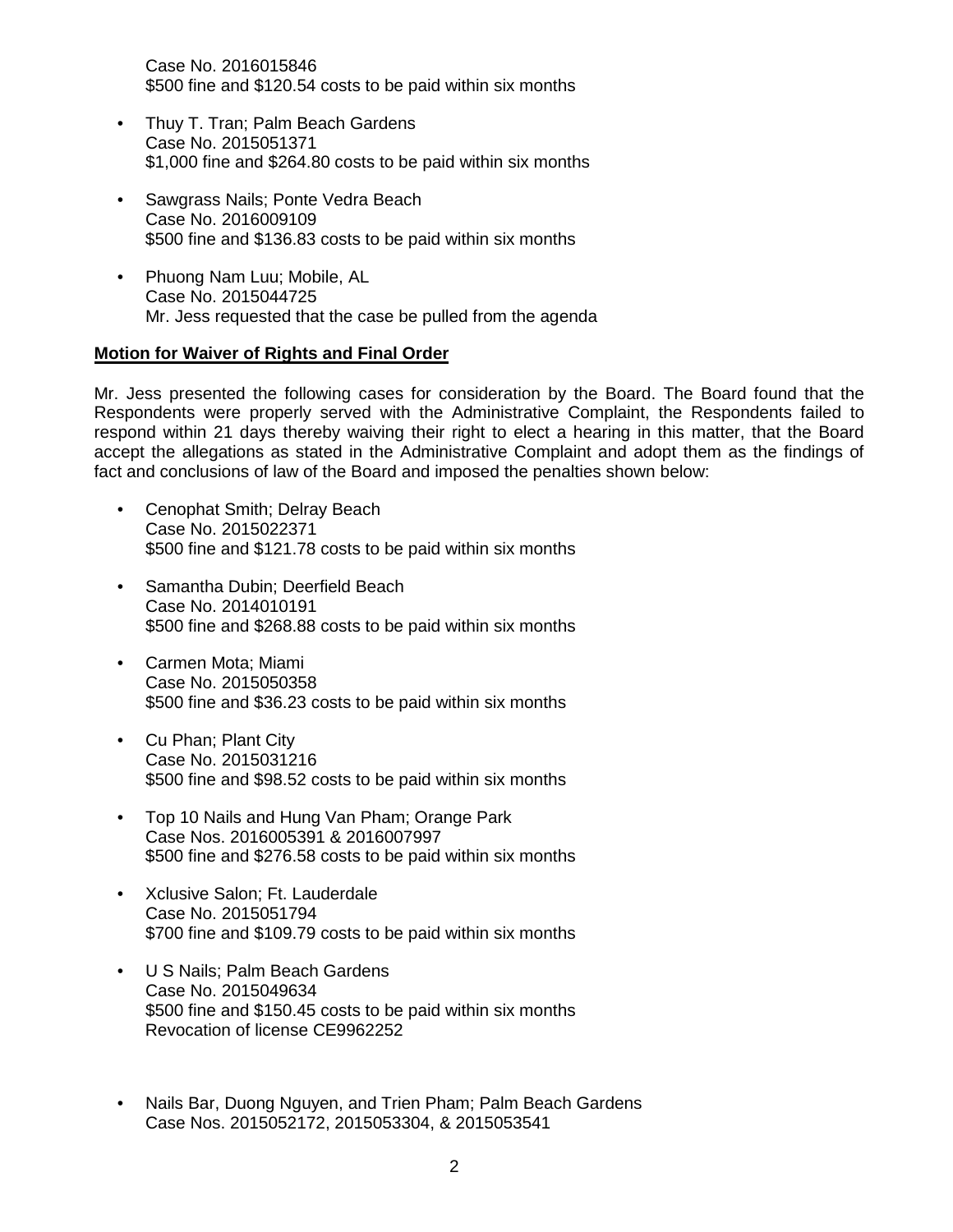\$350 fine and \$527.83 costs to be paid within six months

- Super Look Barbershop; Sunrise Case No. 2016010547 \$1,000 fine and \$39.80 costs to be paid within six months Suspension of license CE9962739 until all outstanding fines are paid in full
- Brianna Jerviss; Coconut Creek Case No. 2015053821 \$1,000 fine and \$324.76 costs to be paid within six months
- Perfect 10 Nails and Duong Huynh; Hollyhill Case Nos. 2016002527 & 2016007389 \$500 fine and \$312.07 costs to be paid within six months
- Red Nail by KB and Ken Khuong Bui; Sebastian Case Nos. 2015055856 & 2016002940 \$1,000 fine and \$276.59 costs to be paid within six months
- Nga Thi Phu; Orlando Case No. 2015041807 Mr. Jess requested that the case be pulled from the agenda

## **Settlement Stipulation**

Mr. Jess presented the following cases for consideration by the Board. The Board moved to adopt the Stipulation of the parties as the Board's final action in this matter and incorporate it and all of its terms into a final order and imposed the penalties shown below:

- Nail Spa of Clearwater and Dung Nguyen; Clearwater Case Nos. 2016004053 & 2015052887 \$1,000 fine and \$147.67 costs to be paid within 30 days
- Babylon Nails & Spa; Jacksonville Case No. 2016003284 \$500 fine and \$125.64 costs to be paid within 30 days
- Ane Mashiach; Boca Raton Case No. 2016010989 \$500 fine and \$167.55 costs to be paid within 30 days
- Cocoa Nails; Cocoa Case No. 2015054070 \$500 fine and \$123.16 costs to be paid within 30 days
- Nails Salon; Cocoa Case No. 2015056088 \$500 fine and \$168.11 costs to be paid within 30 days
- Salon at Macy's; Minneapolis, MN Case No. 2015051564 \$250 fine and \$287.49 costs to be paid within six months
- Zen Nail Spa; Orange Park Case No. 2016027727 \$500 fine and \$131.51 costs to be paid within 30 days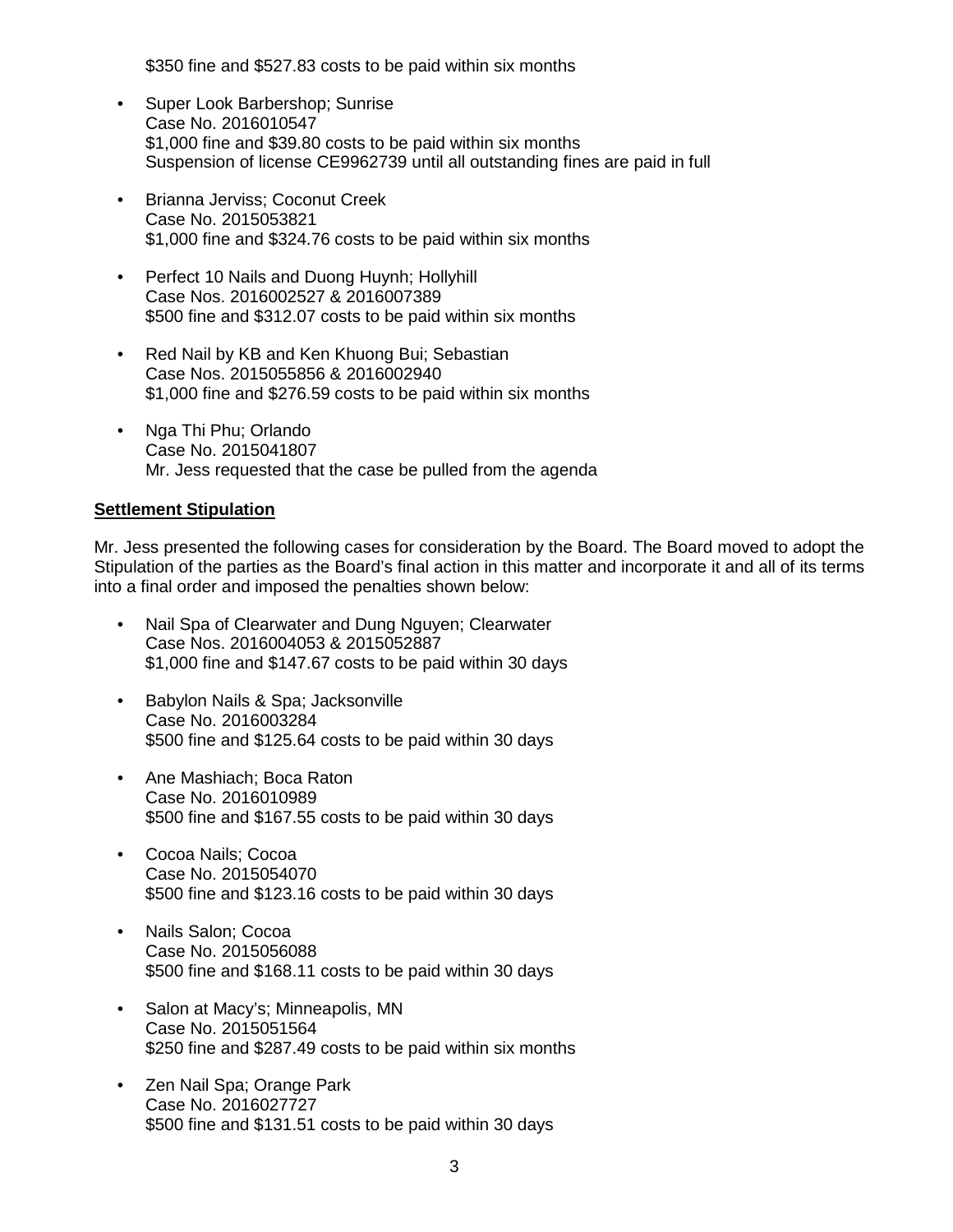- Blade; Miami Case No. 2015053723 \$100 fine and \$52.52 costs to be paid within 30 days
- Regal Nails, Salon & Spa and Binh Truong; Port Orange Case Nos. 2016008001 & 2016012607 \$500 fine and \$246.31 costs to be paid within 30 days

## **Voluntary Relinquishment**

• Robert Posley; St. Petersburg Case No. 2015054157 Voluntary relinquishment of license HB7535

## **Recommended Order**

Tania Jorge; Hialeah; Case No. 2014000858

Ms. Tania Jorge and her attorney, Ms. Elizabeth Perez, were present for the meeting and were sworn in by Ms. Rebecca Witt, Court Reporter. The Board moved to reject all of the Petitioners Exceptions and to impose a fine of \$500 to be paid within six months, plus revocation of license CL1196463.

#### **Department Attorney Report**

Mr. Jess informed the Board that as of September 9, 2016, there were 99 open cosmetology cases in the legal section.

## **APPLICATIONS**

#### **Hair Braiding Courses**

#### N Vi Salon – Classroom

After review, Ms. Rhonda Griffis moved to deny the course based on the course content being outside the scope of practice of a hair braiding registration, outdated references, incorrect references, and incorrect disinfection procedures. Mr. Jared Sutherland seconded the motion and the motion passed unanimously.

#### Paradise Hair & Braids – Classroom

After review, Vice Chair Robin Tabano moved to deny the course based on the course content being outside the scope of practice of a hair braiding registration, incorrect references, and outdated references. Ms. Griffis seconded the motion and the motion passed unanimously.

#### Fine Line Hair Design – Classroom

After review, Vice Chair Tabano moved to deny the course based on the course content being outside the scope of practice of a hair braiding registration, and vulgar language. Mr. Sutherland seconded the motion and the motion passed unanimously.

#### 1 Healthy Hair Care Braids – Classroom

Mr. George Pinkney was present for the meeting and was sworn in by the Court Reporter. After review, Ms. Adrienne Harvey moved to approve the course with the following contingencies: strike reference to "HIV jumping from apes to humans" in the course materials, correct grammatical errors, and update references. The corrections must be submitted to the Executive Director within 30 days of the date of the order for approval. Mr. Sutherland seconded the motion and the motion passed unanimously.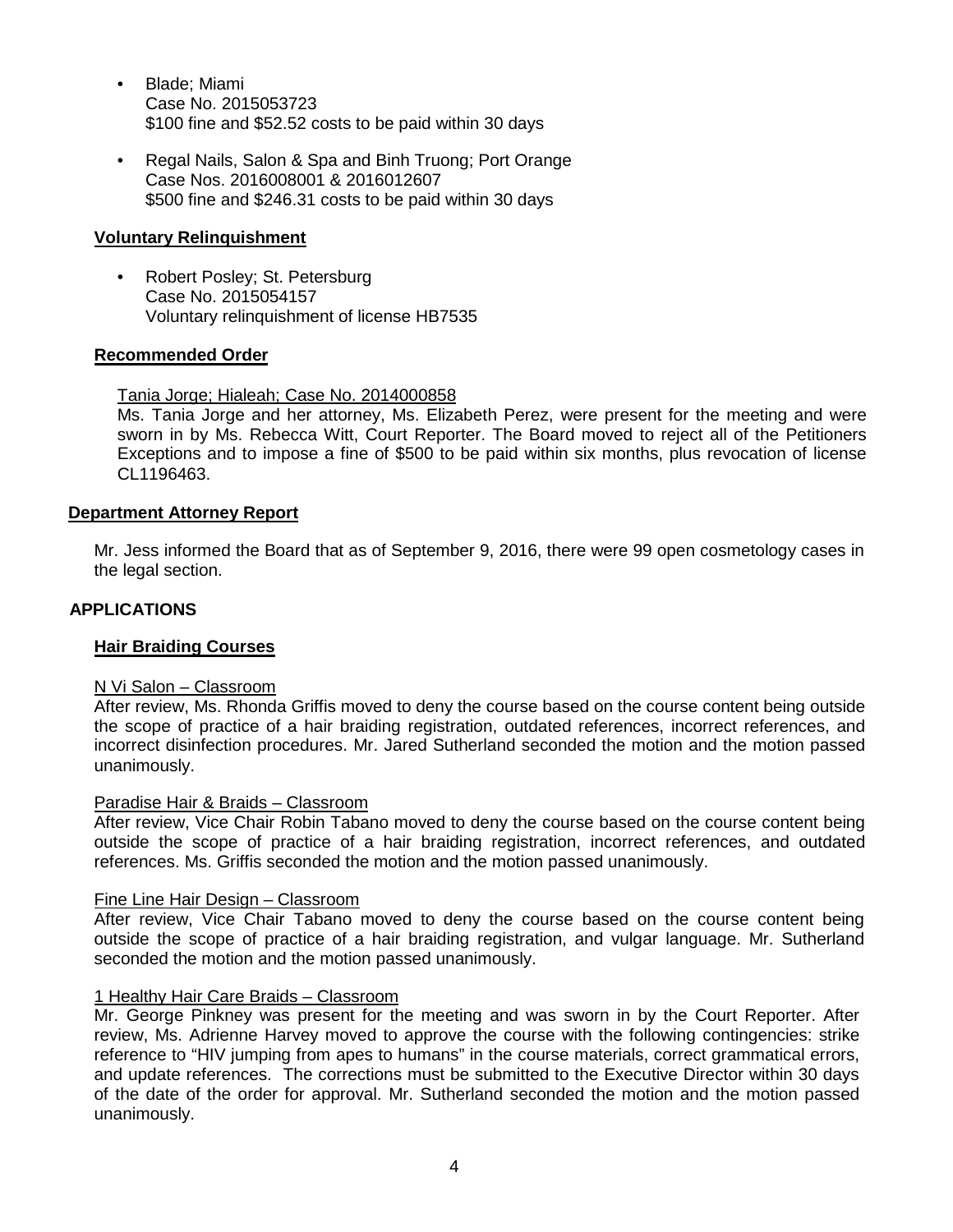## It's Beauty Academy and Salon – Classroom

After review, Vice Chair Tabano moved to deny the course based on the course content being outside the scope of practice of a hair braiding registration, incorrect references, and incorrect disinfection procedures. Ms. Griffis seconded the motion and the motion passed unanimously.

#### Salon Life – Classroom

Ms. Cecilia Williams was present for the meeting and was sworn in by the Court Reporter. After discussion, Ms. Griffis moved to approve the course with the following contingencies: strike reference to "MSDS" and replace with "SDS" in the course materials, strike references to "phenols" in the course materials, strike "What is necessary to know about Flu" from the course materials, and strike paragraph regarding gauze masks from the course materials. The corrections must be submitted to the Executive Director within 30 days of the date of the order for approval. Ms. Harvey seconded the motion and the motion passed unanimously.

## Cry's Knats – Classroom

After review, Ms. Harvey moved to deny the course based on the course being outside the scope of practice of Board of Cosmetology licensees, and outdated references. Ms. Griffis seconded the motion and the motion passed unanimously.

## The Paisley Parlor – Classroom

After review, Ms. Harvey moved to deny the course based on the course being outside the scope of practice of a hair braiding registration, and outdated references. Ms. Stephania Wilson seconded the motion and the motion passed unanimously.

## **Hair Wrapping Courses**

## Cry's Knats – Classroom

After review, Ms. Harvey moved to deny the course based on the course being outside the scope of practice of a hair wrapping registration, and outdated references. Ms. Griffis seconded the motion and the motion passed unanimously.

## **Continuing Education Courses**

#### Beauty Academy – Florida Cosmetology Essentials 16 Hour Correspondence

After review, Ms. Harvey moved to deny the course based on the course content being product driven, vulgar language, and outdated references. Mr. Sutherland seconded the motion and the motion passed unanimously.

#### CETTRAINING.COM – Cosmetology Continuing Education 16 Hour Internet

After review, Vice Chair Tabano moved to deny the course based on incorrect references, and outdated references. Ms. Griffis seconded the motion and the motion passed unanimously.

#### C.O.E. Continuing Education – Continuing Education Composition 16 Hour Internet

After review, Ms. Harvey moved to approve the course. Ms. Griffis seconded the motion and the motion passed unanimously.

C.O.E. Continuing Education – Continuing Education Composition 16 Hour Correspondence After review, Ms. Harvey moved to approve the course. Ms. Griffis seconded the motion and the motion passed unanimously.

#### Herbal Skin Solutions – Skin Care Analysis 4 Hour Classroom

Ms. Kaelin Jutras was present for the meeting and was sworn in by the Court Reporter. After review, Ms. Harvey moved to approve the course with the following contingency: strike references to "Diagnosis" and "Treatment" from the course materials. The correction must be submitted to the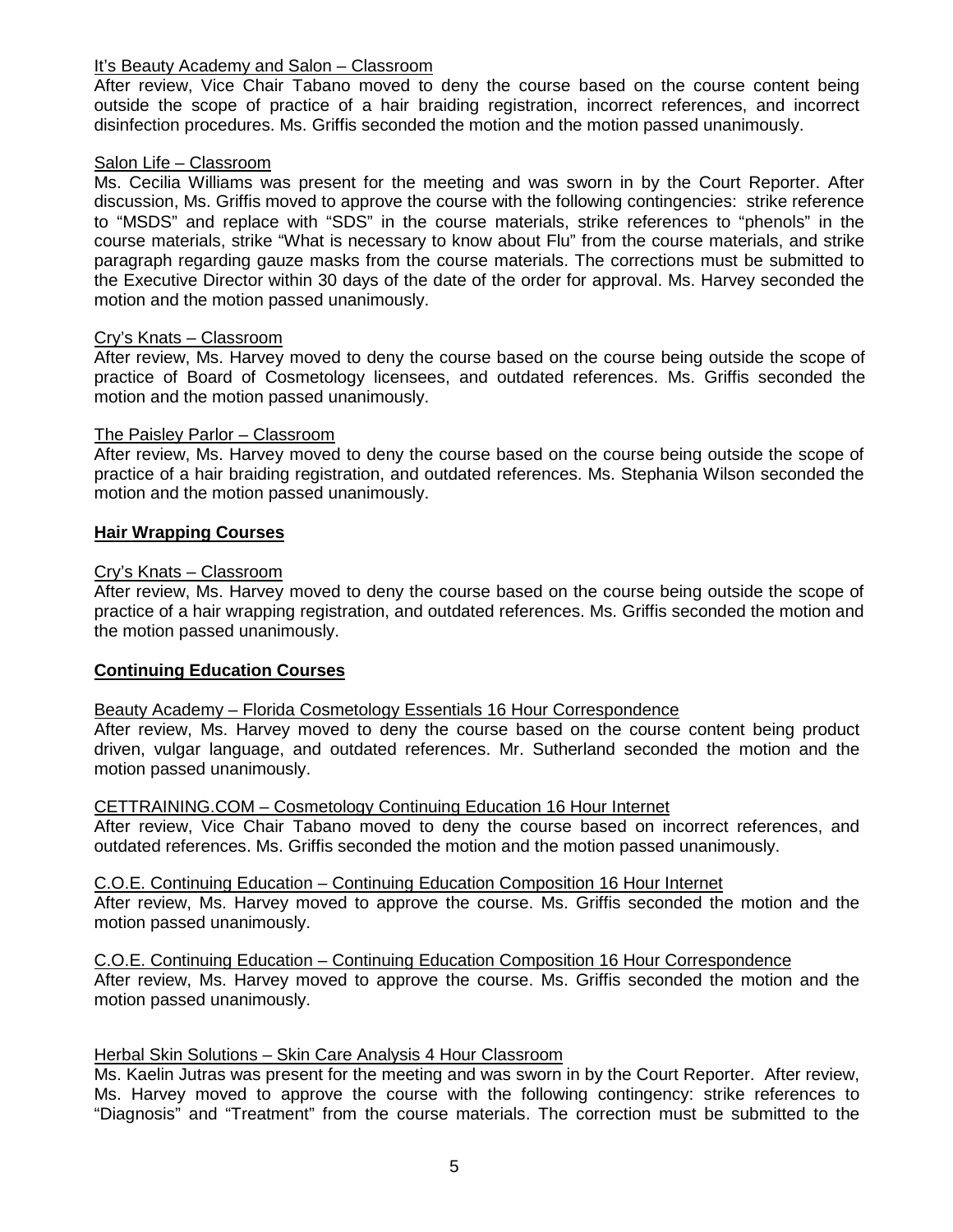Executive Director within 30 days of the date of the order for approval. Mr. Sutherland seconded the motion and the motion passed unanimously.

## Herbal Skin Solutions – Botulinum Toxin A in Aesthetics 4 Hour Classroom

Ms. Jutras was present for the meeting. After review, Ms. Harvey moved to deny the course based on the course being outside the scope of practice of Board of Cosmetology licensees. Ms. Griffis seconded the motion and the motion passed unanimously.

## Herbal Skin Solutions – Spray Tanning 2 Hour Classroom

Ms. Jutras was present for the meeting. After review, Vice Chair Tabano moved to approve the course with the following contingency: strike reference to "pale white skin" in the course materials. The correction must be submitted to the Executive Director within 30 days of the date of the order for approval. Ms. Griffis seconded the motion and the motion passed unanimously.

## Herbal Skin Solutions – Understanding Ingredients in Cosmeceuticals 2 Hour Classroom

Ms. Jutras was present for the meeting. After review, Ms. Griffis moved to approve the course with the following contingency: strike reference to "Herbal Skin Solutions Vitamin C" and replace with Vitamin C" in the course materials. The correction must be submitted to the Executive Director within 30 days of the date of the order for approval. Vice Chair Tabano seconded the motion and the motion passed unanimously.

## Quasar Bio-Tech – Photo Therapy 4 Hour Classroom

After review, Ms. Griffis moved to deny the course based on the course content being product driven. Mr. Sutherland seconded the motion and the motion passed unanimously.

#### Herbal Skin Solutions – Microdermabrasion – Manual Exfoliation 4 Hour Classroom

Ms. Jutras was present for the meeting. After review, Ms. Harvey moved to approve the course. Mr. Sutherland seconded the motion and the motion passed unanimously.

## Herbal Skin Solutions – Chemical Peeling Agents 4 Hour Classroom

Ms. Jutras was present for the meeting. After review, Ms. Griffis moved to approve the course. Ms. Griffis seconded the motion and the motion passed unanimously.

#### Sesderma USA – Skin Pathologies Workshop 4 Hour Classroom

After review, Ms. Griffis moved to deny the course based on the course content being product driven. Ms. Harvey seconded the motion and the motion passed unanimously.

## **NEW BUSINESS**

Petition for Declaratory Statement – David Bremer

After discussion, based on Mr. Bremer's request, the Board tabled this matter until the January 23- 24, 2017, Board meeting

#### **OTHER BUSINESS**

#### **Board Attorney Report**

#### 2016-2017 Annual Regulatory Plan

Ms. Lynette Norr, Assistant Attorney General, provided the Board with the proposed Annual Regulatory Plan. The Board approved the plan as provided by Ms. Norr.

Rule 61G5-20.008, Florida Administrative Code – Employment of Applicants for Licensure as a Cosmetologist Prior to Licensure; Employment of Applicants for Registration as a Specialist Prior to **Registration** 

The Board agreed that this rule should be opened for development.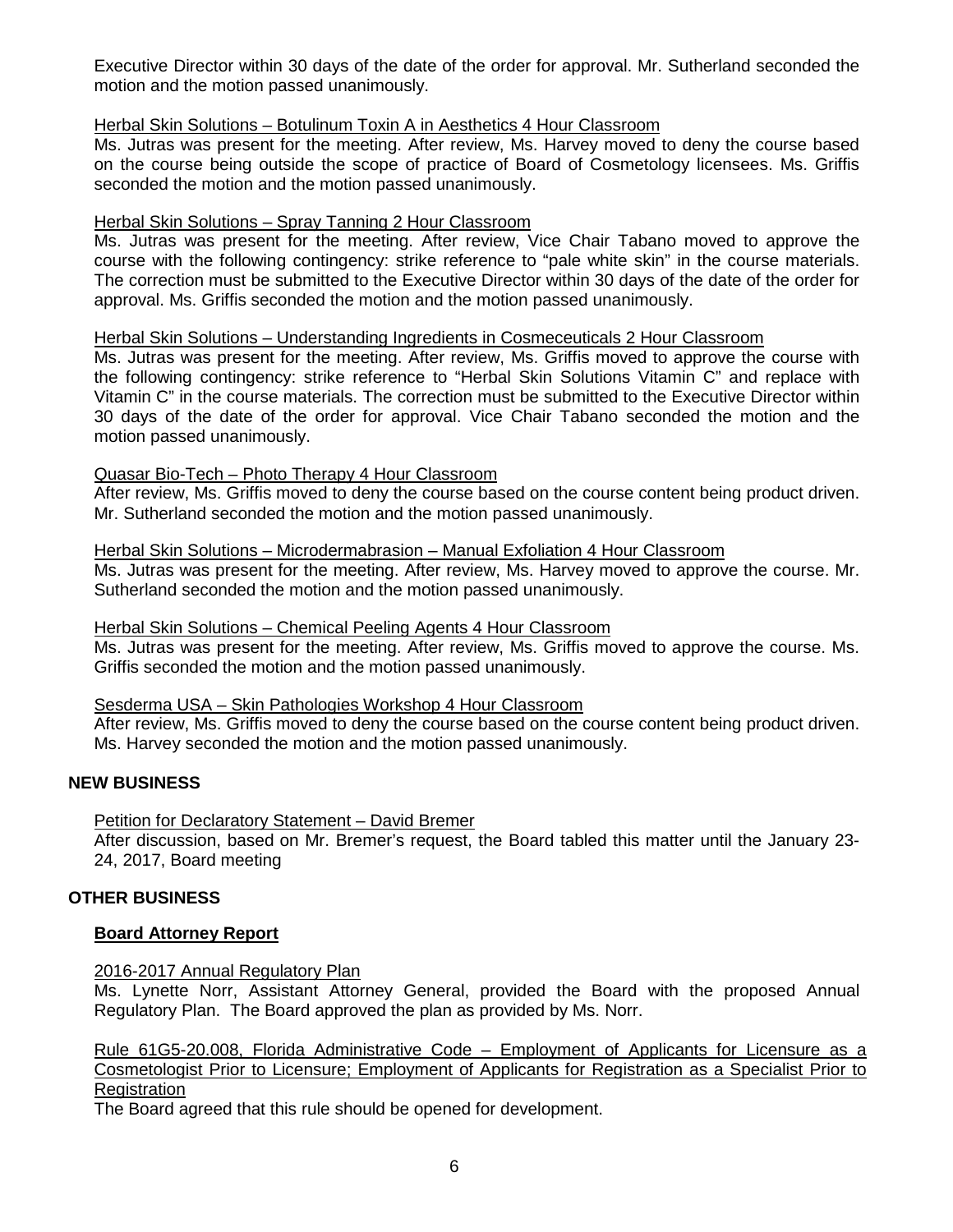## **Correspondence**

## Complaints and Investigative Statistics – July 2016 – August 2016

Ms. Barineau informed the Board that the Complaints and Investigative Statistics Report was included in the agenda for informational purposes.

Cosmetology Examination Summary – January 2016 – August 2016

Ms. Barineau informed the Board that the Cosmetology Examination Summary was included in the agenda for informational purposes.

## **Dates and Locations of Future Meetings**

January 23-24, 2017 – Tampa April 24-25, 2017 – Fernandina Beach July 17-18, 2017 – Celebration October 16-17, 2017 – Hutchison Island

## **ADJOURNMENT**

There being no further business, the meeting was adjourned at approximately 2:00 p.m.

## **Wednesday, October 5, 2016**

The Board of Cosmetology meeting was called to order at approximately 9:00 a.m., by Chair Ritenbaugh.

#### **Board Members Present Board Members Absent**

Laurel Ritenbaugh, Chair Robin Tabano, Vice Chair Fran Poppell Rhonda Griffis Stephania Wilson Jared Sutherland Adrienne Harvey

## **Other Persons Present**

Robyn Barineau, Executive Director, Department of Business and Professional Regulation (DBPR) Lynette Norr, Assistant Attorney General, Office of the Attorney General Dillon Jess, Assistant General Counsel, Office of the General Counsel, DBPR Rebecca Hayes, Chief Attorney, Office of the General Counsel, DBPR Julie Rowland, Government Analyst, DBPR Rebecca Witt, Court Reporter Thuy Tran

The meeting was opened with a roll call and a quorum was established.

## **APPROVAL OF MINUTES**

The Board approved the minutes from the July 18-19, 2016, Board meeting.

## **APPLICATIONS**

#### **Licensure Applications**